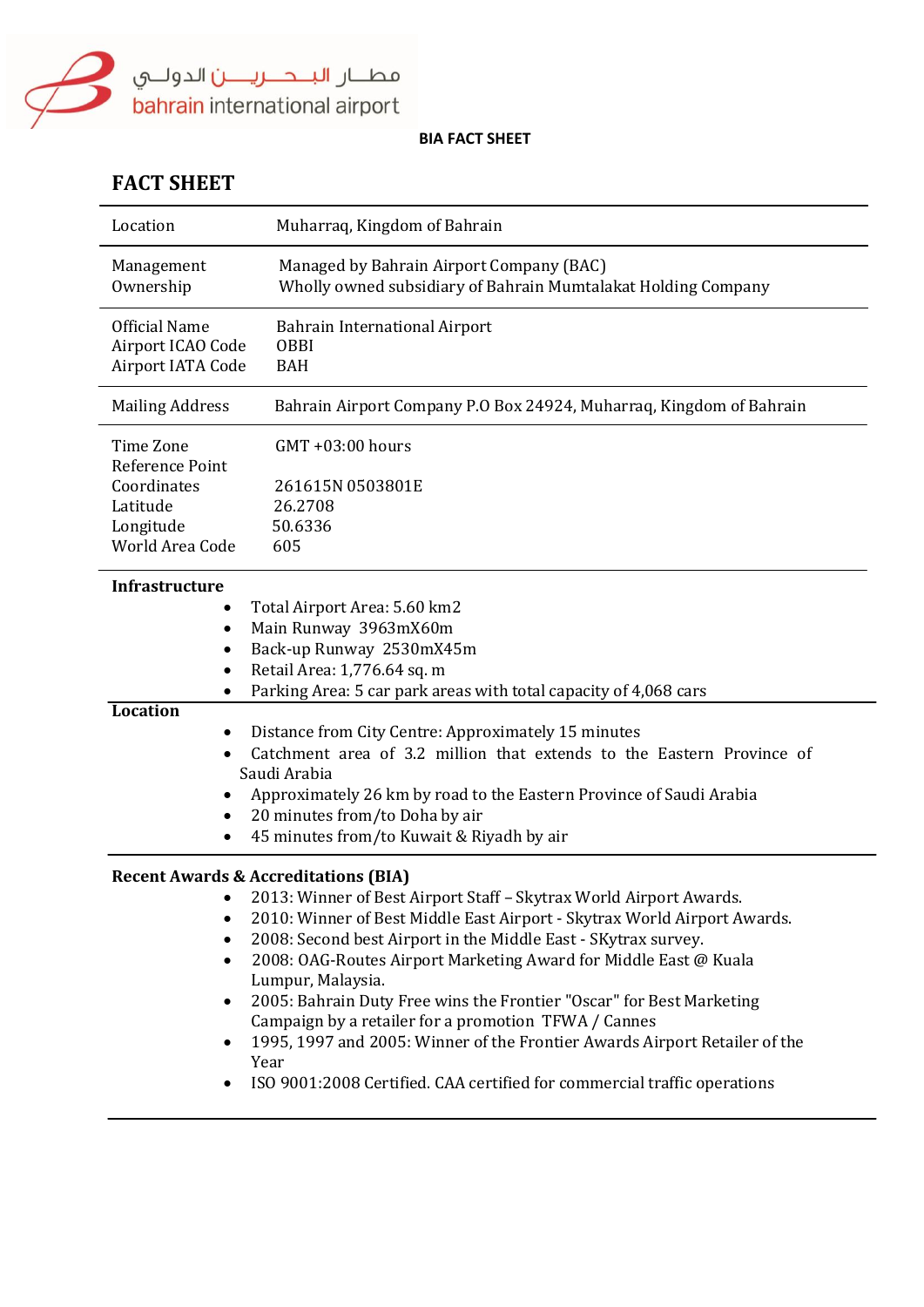

# **Facilities and Services (BIA)**

| <b>Retail</b>          | <b>No. of Units</b> |
|------------------------|---------------------|
| <b>Travel Agencies</b> | 8                   |
| <b>ATMS</b>            | 5                   |
| <b>Banks</b>           | 3                   |
| Exchange               | 7                   |
| Telecommunication      | 3                   |
| F&B                    | 14                  |
| Rent-a-car             | 15                  |
| Chauffeur              | 2                   |
| Shop                   | 1                   |
| Post Office            |                     |

| <b>Property &amp; Cargo</b>       | <b>No. of Units</b> |
|-----------------------------------|---------------------|
| Cargo complex                     |                     |
| Cargo Agent Offices               | 12                  |
| <b>BAC Air Cargo Unit offices</b> | 3                   |
| Airline Cargo Offices             | 14                  |
| Mena                              | 3                   |
| <b>DHL</b>                        | 8                   |
| <b>BAS</b>                        | 4                   |
| <b>BAFCO</b>                      | 1                   |
| <b>MOT</b> Area                   | 5                   |

#### **PUBLIC CAR PARKING:**

A - Premium Parking (Next to the Terminal)

B - Short Term

C, D & E – Long Term

For Parking Tariffs, please visit:<http://www.bahrainairport.com/bia/carpark.htm>

| <b>Car Park</b> |     |                   |     |     |     | <b>OTAL</b> |
|-----------------|-----|-------------------|-----|-----|-----|-------------|
| Capacity        | 909 | <b>GQF</b><br>ບບບ | 749 | 849 | 866 | 068<br>4.   |

# **Transportation:**

Metered taxis are available at all times at the ground level of the airport. Taxis hired at the airport venue will include tax fees of 2.00 BD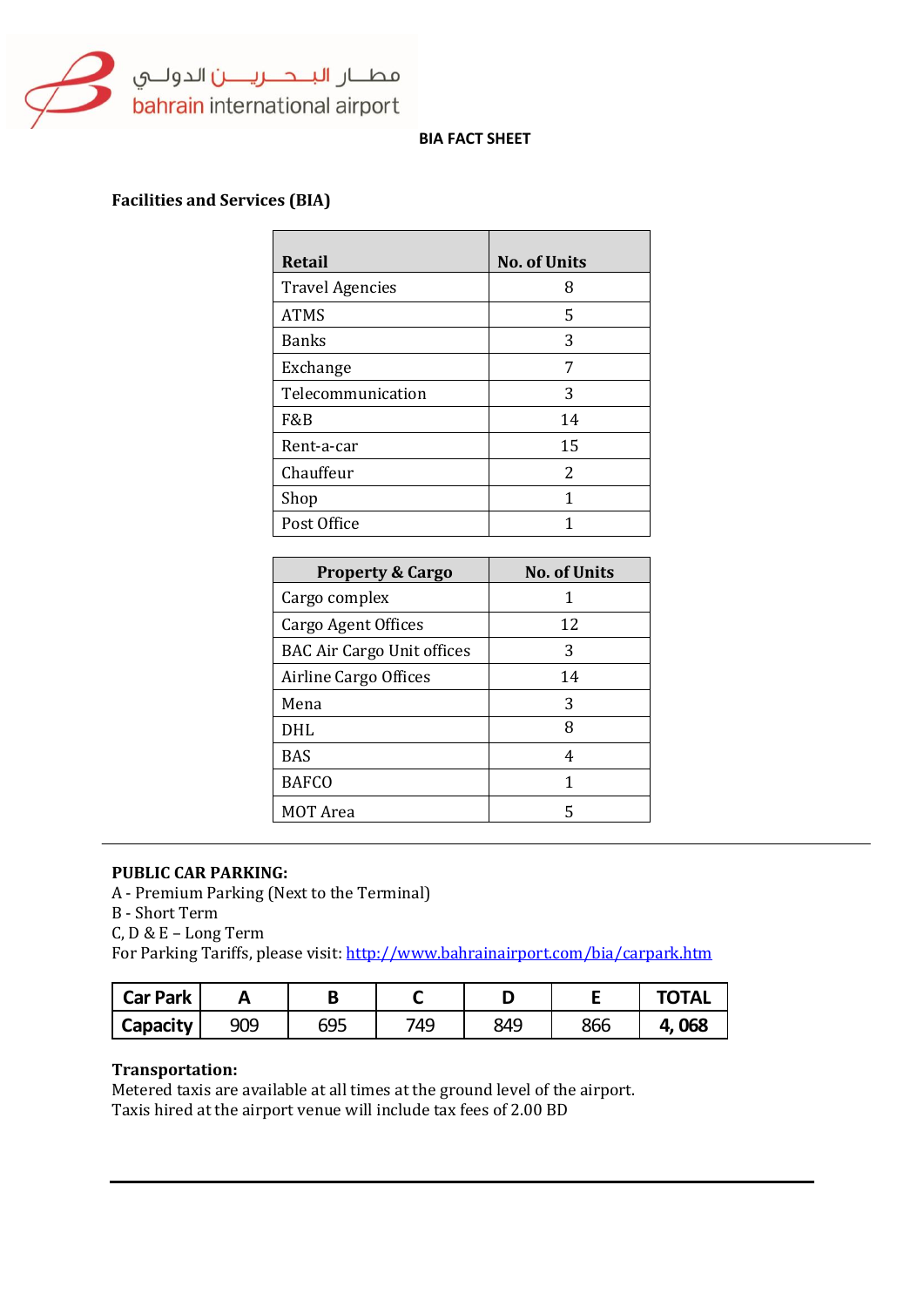

# **Services**  • Free Wi-Fi access points to throughout Departures area 84 Common Check-In counters including Economy, First Class, Special Handling Lounges and Transfer Desks 57 Remote Stand Desks located on East, West and North Aprons 7 Contact Stand Desks located on the Middle Apron 7 Contact Gate Desks located on the Middle Apron • 16 Remote Gate Desks located on airport Terminal Building **Peak Seasons** • Bahrain Grand prix • Eid Al Fater Eid Al Adha and Haj Period • Christmas / New Year peak December. • Summer peak June / July

# **Airlines Servicing Bahrain International Airport**

#### Passenger Airlines:

| <b>Airline</b>           | <b>Airline</b>              |
|--------------------------|-----------------------------|
| Air Arabia               | <b>Kuwait Airways</b>       |
| <b>Air India Express</b> | Lufthansa                   |
| Air India                | <b>British Airways</b>      |
| <b>Emirates</b>          | <b>Oman Air</b>             |
| <b>Egypt Airlines</b>    | <b>Qatar Airways</b>        |
| Etihad                   | <b>Cathay Pacific</b>       |
| <b>Flu Dubai</b>         | <b>Pakistan Airways</b>     |
| <b>Gulf Air</b>          | <b>Saudi Airlines</b>       |
| Jazeera Airways          | <b>Mihin Lanka Airlines</b> |
| <b>Jet Airways</b>       | <b>Turkish Airlines</b>     |
| KLM                      | <b>United Airlines</b>      |

Cargo Airlines:

| <b>Cargo Airline</b>   |  |  |
|------------------------|--|--|
| <b>Aerologic GMBH</b>  |  |  |
| <b>Atlas Cargo</b>     |  |  |
| <b>British Airways</b> |  |  |
| DHL                    |  |  |